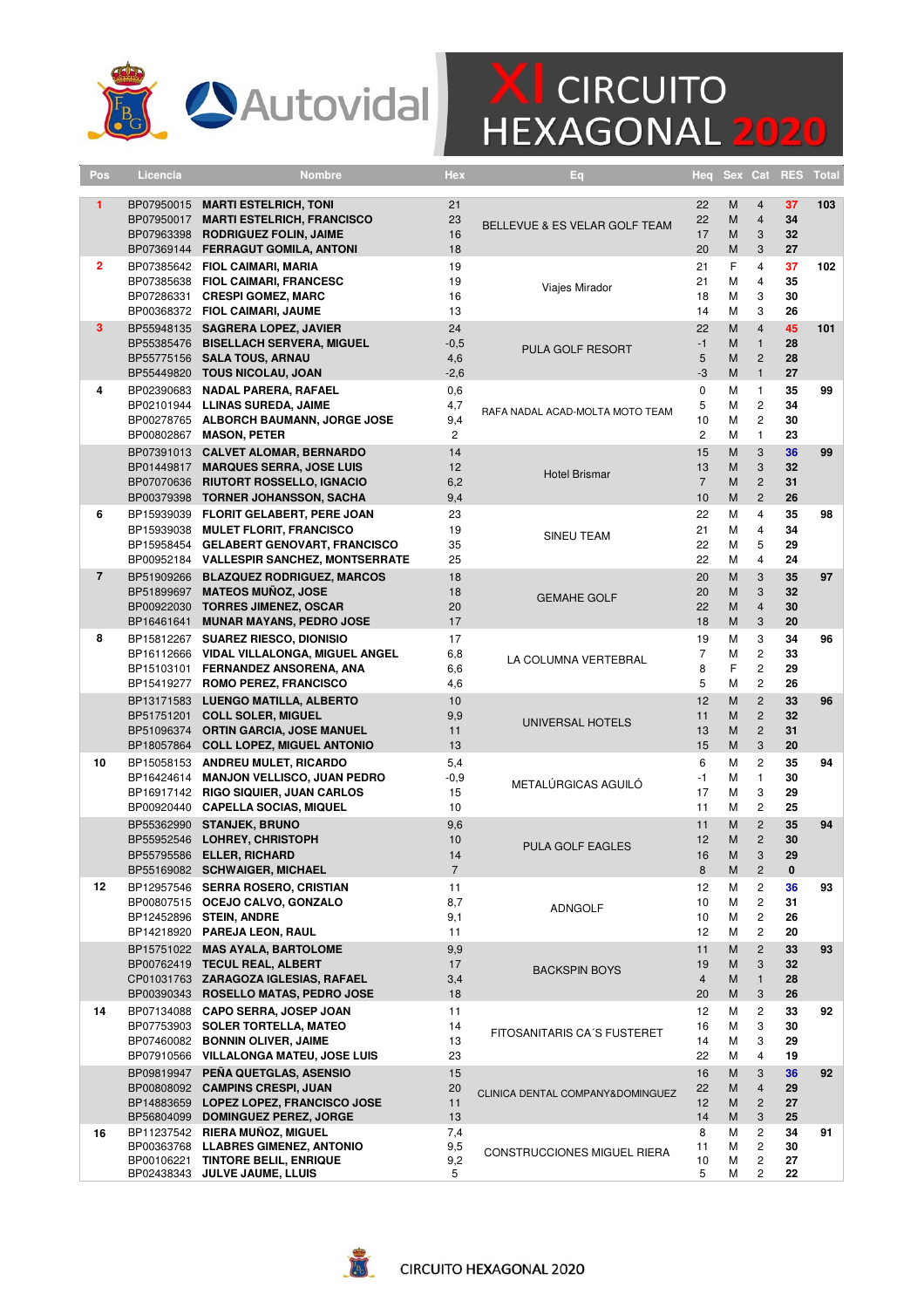

## **X** CIRCUITO<br>HEXAGONAL 2020

| Pos | Licencia                                             | Nombre                                                                                                                                                         | Hex                    | Eq                          | Heq                            | Sex              | Cat                                                     | <b>RES</b>           | <b>Total</b> |
|-----|------------------------------------------------------|----------------------------------------------------------------------------------------------------------------------------------------------------------------|------------------------|-----------------------------|--------------------------------|------------------|---------------------------------------------------------|----------------------|--------------|
|     |                                                      | BP02646165 FONT ROSSELLO, TONI<br>BP00751305 SUASI LLITERAS, JOAN<br>BP12261043 JAUME MULET, BERNARDINO<br>BP02751302 CALVIÑO LLINAS, MIQUEL ANGEL             | 6,6<br>11<br>14<br>22  | <b>HIPERCENTRO</b>          | 7<br>12<br>16<br>22            | М<br>М<br>М<br>М | 2<br>$\overline{c}$<br>3<br>$\overline{4}$              | 33<br>32<br>26<br>24 | 91           |
|     |                                                      | BP16438810 CANALS ALVAREZ, ISABEL<br>BP12220434 HAMMARGREN, KERSTIN<br>BP12444688 CAÑELLAS LORENTE, FRANCISCA<br>BP19150242 SCHWARZ GALMES, STEFANIE           | 18<br>21<br>20<br>22   | <b>BBBB SON ANTEM</b>       | 20<br>23<br>23<br>24           | F<br>F<br>F<br>F | 3<br>$\overline{4}$<br>$\overline{4}$<br>$\overline{4}$ | 35<br>28<br>28<br>23 | 91           |
|     |                                                      | BP15365925 PEREZ BERMEJO, MARIA JESUS<br>BP12647688 BUSQUETS POMAR, ANTONIA<br>BP15804406 GONZALEZ MARTINEZ, ANA MARIA<br>BP15794146 RAMON VAQUER, Mª ANGELES  | 22<br>23<br>29<br>35   | POKER DE DAMAS              | 25<br>26<br>28<br>28           | F<br>F<br>F<br>F | $\overline{4}$<br>$\overline{4}$<br>5<br>5              | 34<br>29<br>28<br>13 | 91           |
| 20  |                                                      | BP16065506 COLET PALMER, ALEX<br>BP16418947 GOMEZ HERNANDO, JUAN CARLOS<br>BP00817619 MODROK, HARALD<br>BP16772969 PONCE MARI, ANTONIO                         | 11<br>8<br>17<br>17    | SAP B-ONE BY LSI SOLUCIONES | 13<br>9<br>19<br>19            | M<br>M<br>M<br>M | $\overline{c}$<br>$\overline{c}$<br>3<br>3              | 34<br>29<br>27<br>27 | 90           |
|     |                                                      | BP12438359 JAREÑO RIOS, JOSE<br>BP12643587 MAS SEGUI, BIEL<br>BP56917061 BERNAT PELAEZ, JUAN JOSE<br>BP56917004 FENN, MICK                                     | 17<br>18<br>23<br>27   | <b>ES CARAGOL</b>           | 19<br>20<br>22<br>22           | М<br>М<br>М<br>М | 3<br>3<br>$\overline{4}$<br>5                           | 35<br>34<br>21<br>18 | 90           |
| 22  |                                                      | BP00660317 PORTELL JORDA, JORGE<br>BP15816423 MAS MESTRE, PEDRO<br>BP51233212 CAÑELLAS LLABRES, JORGE<br>BP15401638 FRAU MORENO, XIM                           | 12<br>15<br>24<br>9,2  | KINKRISTO BEER TEAM         | 13<br>16<br>22<br>10           | M<br>M<br>M<br>M | 3<br>3<br>$\overline{4}$<br>$\overline{2}$              | 33<br>31<br>25<br>21 | 89           |
|     |                                                      | BP18043308 REAL RAMON, GUILLERMO JOSE<br>BP01399047 NTIFI BOUHADI, MOHAMED<br>BP00772738 MARROQUINO CASTILLEJO, SEBASTIAN<br>BP16466377 SORIA RACHON, GREGORIO | 16<br>20<br>21<br>14   | <b>SOLUTTIONS</b>           | 18<br>22<br>22<br>16           | М<br>М<br>М<br>М | 3<br>$\overline{4}$<br>$\overline{4}$<br>3              | 35<br>28<br>26<br>24 | 89           |
| 24  |                                                      | BP00194069 GALMES ROTGER, MIGUEL<br>BP16206511 CERDAN DARDER, JAVIER<br>BP09424003 PLANAS SALA, IGNACIO<br>BP16239819 BRUNET COMPANY, JAIME                    | 16<br>15<br>11<br>8,3  | <b>ESCABRUM</b>             | 17<br>17<br>12<br>9            | M<br>M<br>M<br>M | 3<br>3<br>$\overline{c}$<br>$\overline{2}$              | 31<br>29<br>28<br>27 | 88           |
|     |                                                      | BP00917096 MARTORELL TERRASA, FRANCISCO<br>BP00425394 POMAR BARRER, PEDRO<br>BP51453674 PENA VELAZQUEZ, ASENSIO<br>BP19781203 ABRAHAM BUADES, MIGUEL           | 13<br>11<br>20<br>17   | OPTICA FEMENIAS/FISIOSYSTEM | 14<br>13<br>22<br>19           | М<br>М<br>М<br>М | 3<br>$\overline{c}$<br>$\overline{4}$<br>3              | 32<br>29<br>27<br>26 | 88           |
|     | BP14064680                                           | <b>DUETEMEYER, WILHELM</b><br>BP14887733 DUENKLER, DIRK<br>BP14911436 SCHMITZ, GUENTER<br>BP14814667 PAWEL, JENS                                               | 17<br>18<br>18<br>13   | <b>GOLF DE ANDRATX</b>      | 19<br>20<br>20<br>15           | M<br>M<br>M<br>M | 3<br>3<br>3<br>3                                        | 34<br>29<br>25<br>19 | 88           |
|     |                                                      | BP12424608 FERRER PASTOR, JAUME<br>BP12933288 FRITTS, EDWARD CHARLES<br>BP18942169 VON ROTENHAN, DAVID<br>BP00953125 SERNA SIERRA, JUAN                        | 19<br>22<br>17<br>33   | SON TERMES GOLF TEAM        | 21<br>22<br>19<br>22           | М<br>М<br>М<br>М | $\overline{4}$<br>$\overline{4}$<br>3<br>5              | 34<br>28<br>26<br>20 | 88           |
| 28  |                                                      | BP00148484 ROLDAN NADAL, CARLOS<br>BP12758742 RIQUELME PIÑA, LUCAS<br>BP00792425 RAMON BONET, PERE MIQUEL<br>BP00747825 MAS SERRA, MIGUEL                      | 9<br>15<br>24<br>24    | LOS LINCES SON MAS SEGUR    | 10<br>16<br>22<br>22           | M<br>M<br>M<br>M | $\overline{2}$<br>3<br>$\overline{4}$<br>4              | 37<br>24<br>24<br>21 | 85           |
|     |                                                      | BP15801211 GOMILA ROMERO, VICTOR<br>BP07801214 TERRASA MORA, JUAN CARLOS<br>BP15040272 GAROZ TORTELLA, MIGUEL ANGEL<br>BP51063042 RIGO PANIZA, DAMIAN          | 12<br>15<br>22<br>11   | <b>BEEWI BEACH</b>          | 13<br>17<br>22<br>12           | М<br>М<br>М<br>М | 3<br>3<br>4<br>$\overline{c}$                           | 29<br>28<br>28<br>25 | 85           |
| 30  | BP51371493<br>BP06808259<br>BP51371495<br>BP51397547 | <b>GALVEZ ESTEVEZ, JOSE</b><br><b>MARTINEZ VAZQUEZ, HERNAN</b><br><b>ESTEVEZ PERALTA, FRANCISCO</b><br><b>BALAGUER BERNAL, MATEU</b>                           | 12<br>7,5<br>4,5<br>6  | <b>BUGA 2000</b>            | 13<br>8<br>5<br>$\overline{7}$ | M<br>M<br>M<br>M | 3<br>$\overline{c}$<br>$\overline{c}$<br>$\mathbf{2}$   | 29<br>29<br>26<br>23 | 84           |
|     | BP12061002<br>BP19382744                             | <b>BOQUERA MORELL, JOSE</b><br><b>NICOLAU NANO, RAFAEL</b><br>BP18151378 OLEZA SERRA DE GAYETA, JAVIER DE<br>BP13922115 RAMIS MORELL, ANTONIO                  | 12<br>11<br>13<br>18   | HOTEL CALA D'OR             | 14<br>12<br>14<br>20           | М<br>М<br>М<br>М | 3<br>2<br>3<br>3                                        | 28<br>28<br>28<br>24 | 84           |
|     | BP57750230<br>BP07892066                             | <b>GOURDY ALLENDE, GASTON</b><br>BP00311311 VEGA DE SEOANE LUCA DE TENA, SEVERI<br><b>ROEGIES, STEFAN</b><br>BP57627270 ARECHABALA VINAMATA, LUIS              | 5,8<br>18<br>17<br>5,3 | Pares y Moscas              | 6<br>20<br>19<br>6             | M<br>M<br>M<br>M | $\overline{c}$<br>3<br>3<br>$\mathbf{2}$                | 32<br>27<br>25<br>22 | 84           |
|     | BP00364286<br>BP00426531<br>BP12647687               | <b>MARTINEZ GARCIA, ANTONIO</b><br><b>MORAN CORTES, JOSE RAMON</b><br>ALBIS MORELL, JUAN MANUEL<br>BP12402144 RUEDA MALDONADO, CRISTOBAL JESUS                 | 8,8<br>11<br>24<br>19  | LOS DE LA MANGA             | 10<br>13<br>22<br>22           | М<br>М<br>М<br>М | 2<br>2<br>4<br>$\overline{4}$                           | 34<br>26<br>24<br>21 | 84           |
| 34  | BP55185231<br>BP16797083                             | <b>TOUS AGUILO, BARTOLOME</b><br><b>LOPEZ BAUCELLS, FERRAN</b><br>BP07183179 WENCELBLAT DEAS, DIEGO<br>BP16424602 ALEMANY FONT, MATEO                          | 14<br>9,2<br>11<br>10  | <b>HACKETT</b>              | 15<br>10<br>12<br>11           | M<br>M<br>M<br>M | 3<br>$\mathbf{2}$<br>$\overline{c}$<br>$\overline{c}$   | 30<br>27<br>26<br>24 | 83           |